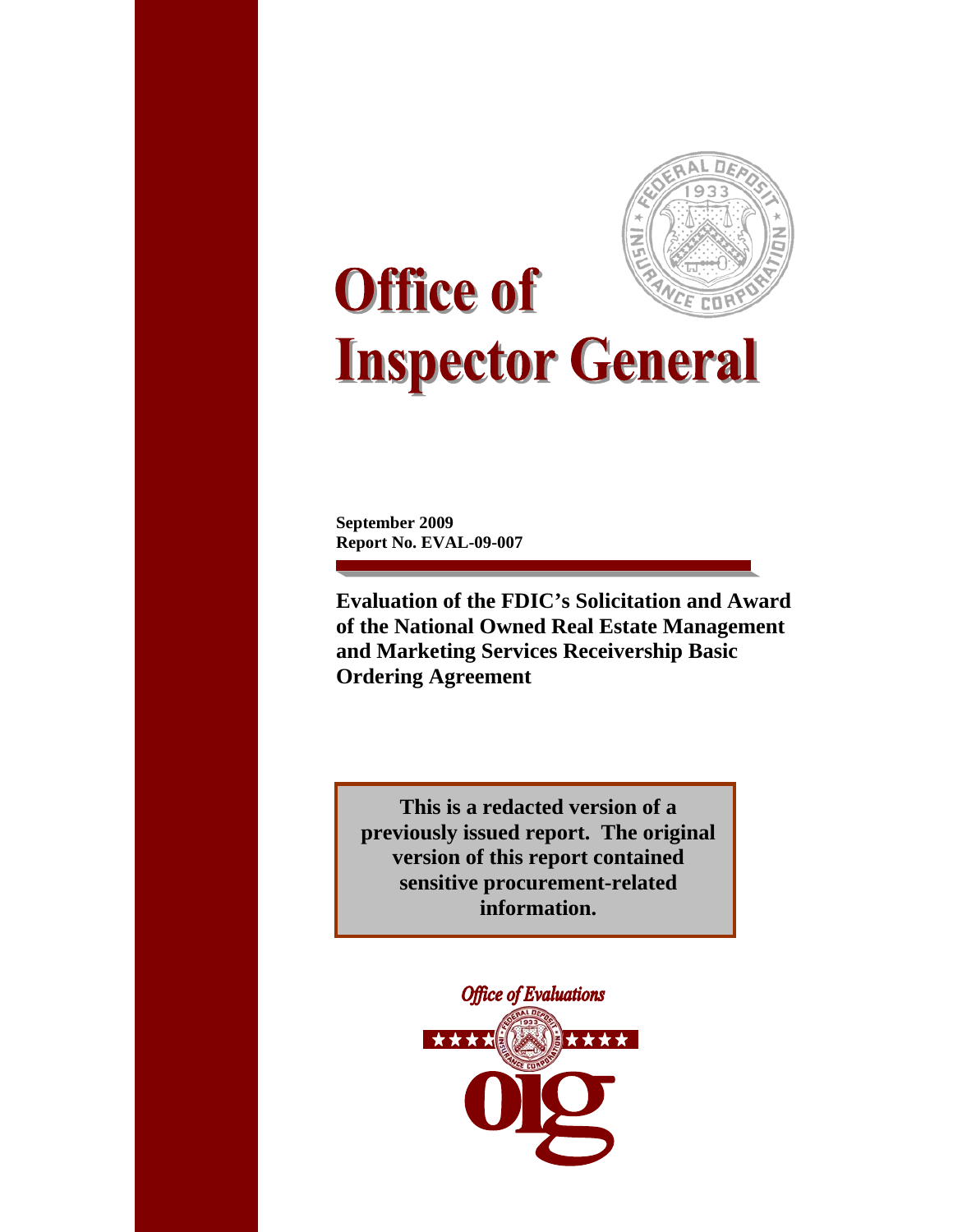

#### **Background and Purpose of Evaluation**

In November 2008, the FDIC awarded the National Owned Real Estate Management and Marketing Services Receivership Basic Ordering Agreement (ORE RBOA) to two asset management companies (C.B. Richard Ellis (CBRE) and Prescient, Inc.) to assist the FDIC in the acquisition, research, preparations for management, marketing, and final disposition of all types of real property. Recent news articles have discussed alleged conflicts of interest between the FDIC and one of the asset management companies and suggested that the FDIC awarded the contract to this firm at compensation rates higher than the industry norms. Although the FDIC maintains that these allegations are unfounded, as a precaution, the FDIC Chairman asked our office to independently evaluate the process leading to the award of the subject agreement.

The overall objective of our review was to ensure that the FDIC followed its established policies in soliciting and awarding the ORE RBOA. Specifically, we evaluated whether the FDIC:

- Implemented controls designed to achieve reasonable competition in the solicitation,
- Carried out a solicitation and evaluation process that included controls to avoid entering into a contract with an organization that presents an unmitigated conflict of interest, and
- Selected contractors on the basis of the best value to the Corporation.

To view the full report, go to [www.fdicig.gov/2009reports.asp](http://www.fdicig.gov/2009reports.asp)

#### *Evaluation of the FDIC's Solicitation and Award of the National Owned Real Estate Management and Marketing Services Receivership Basic Ordering Agreement*

## **Results of Evaluation**

The FDIC followed its established acquisition procedures to achieve reasonable competition and to avoid unmitigated conflicts of interest. Based on our review of file documentation and e-mail activity and interviews with FDIC officials, we identified no indications of improper contact or influence associated with this procurement action. The Corporation also took steps contemplated in the FDIC's Acquisition Policy Manual (APM) to reach a best value decision, such as establishing technical criteria, convening a technical evaluation panel (TEP), and documenting the TEP's review of technical proposals. However, the FDIC could have benefited from developing overall or unit cost estimates against which it could evaluate proposed rates, and better documented a competitive price range and efforts to assess price reasonableness.

CBRE rates for certain key tasks were generally within, but were near the high end of, the range of offeror rates that the FDIC received under this solicitation. As a result, the overall estimated cost of the CBRE contract is substantially higher than the cost of the Prescient contract. Contract file documentation stated that the FDIC's rationale for selecting CBRE was CBRE's exceptional technical capability, ability to manage complex commercial assets, and ability to market FDIC assets to a broad pool of global buyers. However, we found limited documentation (such as a comparison to market rates or an FDIC cost estimate) to support the FDIC's assessment of the reasonableness of CBRE rates for certain key areas, in particular, monthly asset management fees.

The FDIC also made mathematical errors in calculating best and final offer pricing amounts. In this regard, we found that the rates in CBRE's executed contract were about 13 percent higher than the rates used to justify the FDIC's best value decision in selecting CBRE as one of the winning bidders. Notwithstanding, the FDIC maintained that CBRE still represented the best value for the FDIC.

We also identified several procedural and documentation exceptions associated with this procurement warranting management's attention.

By way of explanation, DOA officials indicated that at the time of the ORE RBOA solicitation effort, the FDIC experienced an unexpected surge in field contracting activity in response to multiple bank failures. Further, the FDIC's Dallas Office, which managed the solicitation, had only two employees to address the additional workload. Since that time, the DOA has hired six new employees in Dallas to handle the extra workload.

Based on the limited scope of our review, we are not making recommendations to address our findings. Management should, however, take steps to obtain the various documents that are required, by policy, to be maintained to ensure there is a complete record of the ORE RBOA procurement. Further, in light of the significant volume of contracting activity that the Corporation faces, management should ensure that personnel involved in procurement actions remain mindful of the risk associated with not properly documenting the actions taken to follow key contracting principles—particularly with respect to documenting best value decisions.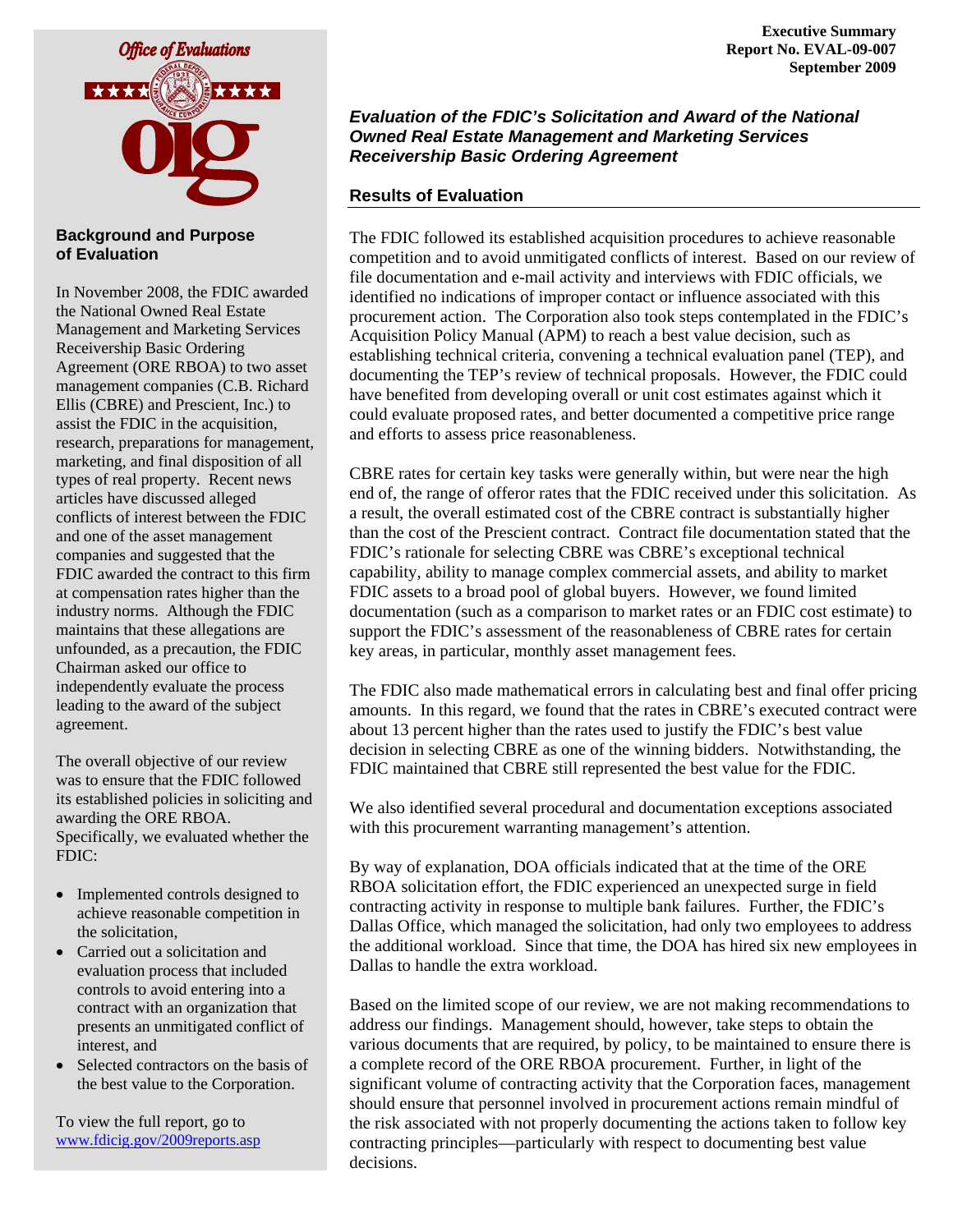# **TABLE OF CONTENTS**

| 1  |
|----|
| 2  |
| 3  |
| 3  |
| 4  |
| 5  |
| 10 |
| 12 |
|    |
| 6  |
|    |
|    |
| 9  |
|    |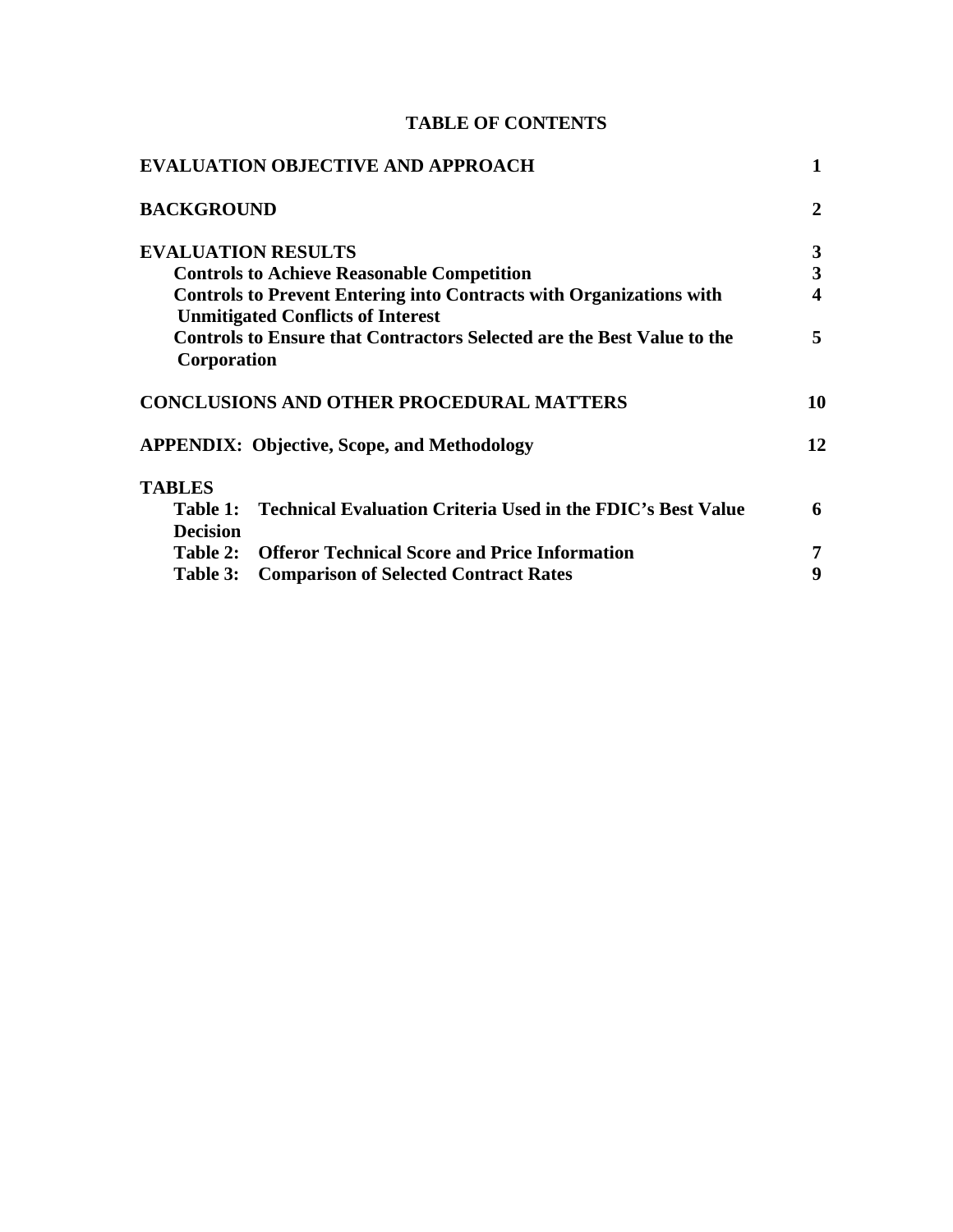# **ACRONYMS IN THE REPORT**

| <b>AP</b>       | <b>Acquisition Plan</b>                                      |
|-----------------|--------------------------------------------------------------|
| <b>ASB</b>      | <b>Acquisition Services Branch</b>                           |
| <b>APM</b>      | <b>Acquisition Policy Manual</b>                             |
| <b>BAFO</b>     | <b>Best and Final Offer</b>                                  |
| <b>CBRE</b>     | C.B. Richard Ellis                                           |
| <b>CEFile</b>   | <b>Contract Electronic File</b>                              |
| <b>CLU</b>      | <b>Contract Law Unit</b>                                     |
| <b>DOA</b>      | Division of Administration                                   |
| <b>DRR</b>      | Division of Resolutions and Receiverships                    |
| <b>FDIC</b>     | <b>Federal Deposit Insurance Corporation</b>                 |
| <b>OIG</b>      | Office of Inspector General                                  |
| <b>ORE</b>      | <b>Owned Real Estate</b>                                     |
| <b>ORE RBOA</b> | National Owned Real Estate Management and Marketing Services |
|                 | Receivership Basic Ordering Agreement                        |
| <b>RAC</b>      | Receivership Assistance Contract                             |
| <b>RFP</b>      | <b>Request for Proposal</b>                                  |
| <b>SRR</b>      | <b>Selection Recommendation Report</b>                       |
| <b>TEP</b>      | <b>Technical Evaluation Panel</b>                            |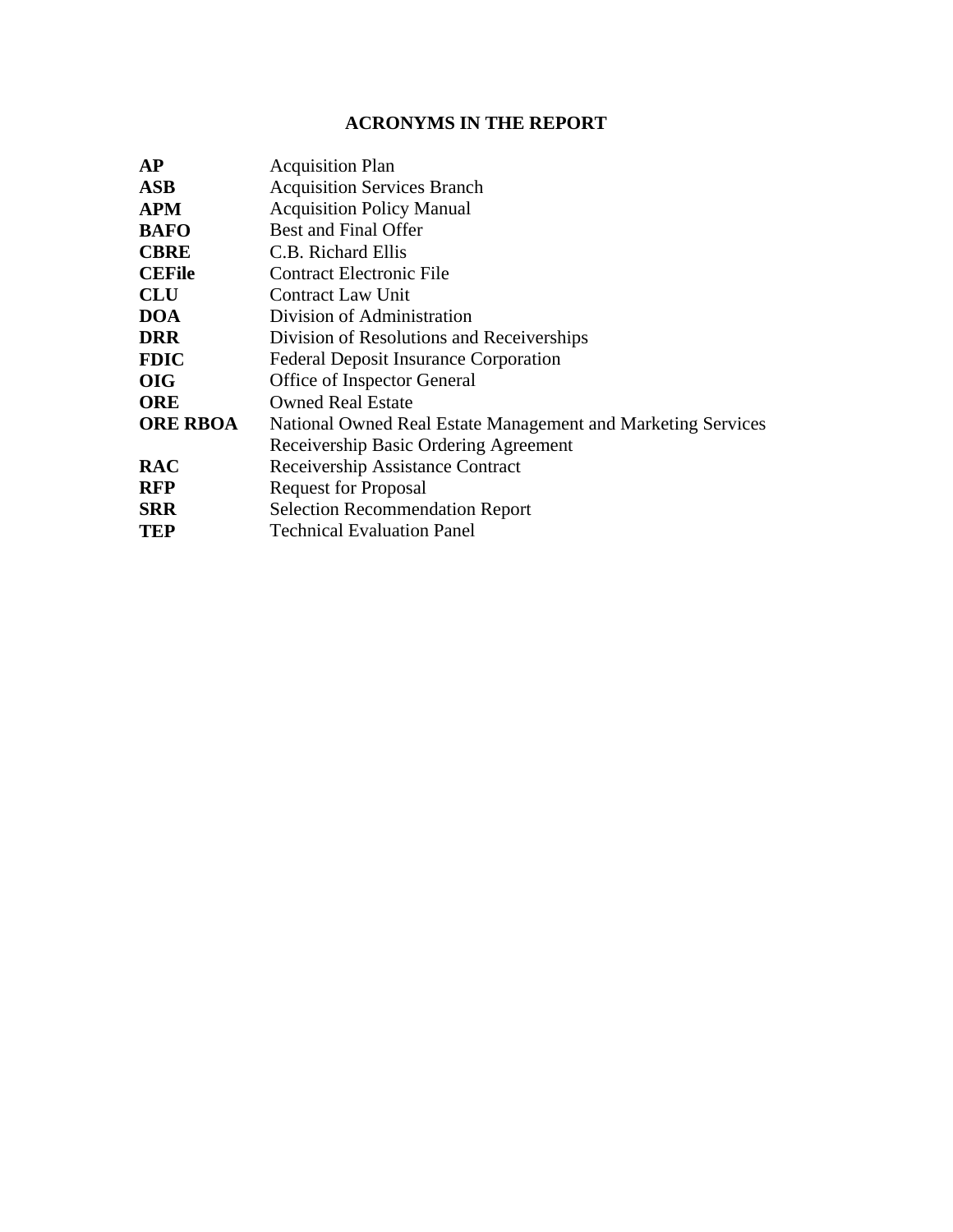| DATE:                 | September 1, 2009                                                                                                                                                                           |
|-----------------------|---------------------------------------------------------------------------------------------------------------------------------------------------------------------------------------------|
| <b>MEMORANDUM TO:</b> | Sheila C. Bair<br>Chairman                                                                                                                                                                  |
| <b>FROM:</b>          | [Signed]<br>Jon T. Rymer<br><b>Inspector General</b>                                                                                                                                        |
| <b>SUBJECT:</b>       | Evaluation of the FDIC's Solicitation and Award of the National<br>Owned Real Estate Management and Marketing Services<br>Receivership Basic Ordering Agreement<br>(Report No. EVAL-09-007) |

We have completed a review of the subject procurement. In November 2008, the FDIC awarded the National Owned Real Estate Management and Marketing Services Receivership Basic Ordering Agreement (ORE RBOA) to two asset management companies to assist the FDIC in the acquisition, research, preparations for management, marketing, and final disposition of all types of real property. News articles discussed alleged conflicts of interest between the FDIC and one of the asset management companies and suggested that the FDIC awarded the contract to this firm at compensation rates higher than industry norms. Although FDIC management maintains that these allegations are unfounded, as a precaution, you asked our office to independently evaluate the process leading to the award of the subject agreement.

## **EVALUATION OBJECTIVE AND APPROACH**

The overall objective of our review was to ensure that the FDIC followed its established policies in soliciting and awarding the ORE RBOA. Specifically, we evaluated whether the FDIC:

- Implemented controls designed to achieve reasonable competition in the solicitation,
- Carried out a solicitation and evaluation process that included controls to avoid entering into a contract with an organization that presents an unmitigated conflict of interest, and
- Selected contractors on the basis of the best value to the Corporation.

To accomplish our objective, we identified and reviewed relevant policies and procedures, interviewed FDIC officials associated with the procurement, and reviewed relevant documentation maintained in contracting files and provided to us during our evaluation. Details on our objective, scope, and methodology are provided in the Appendix.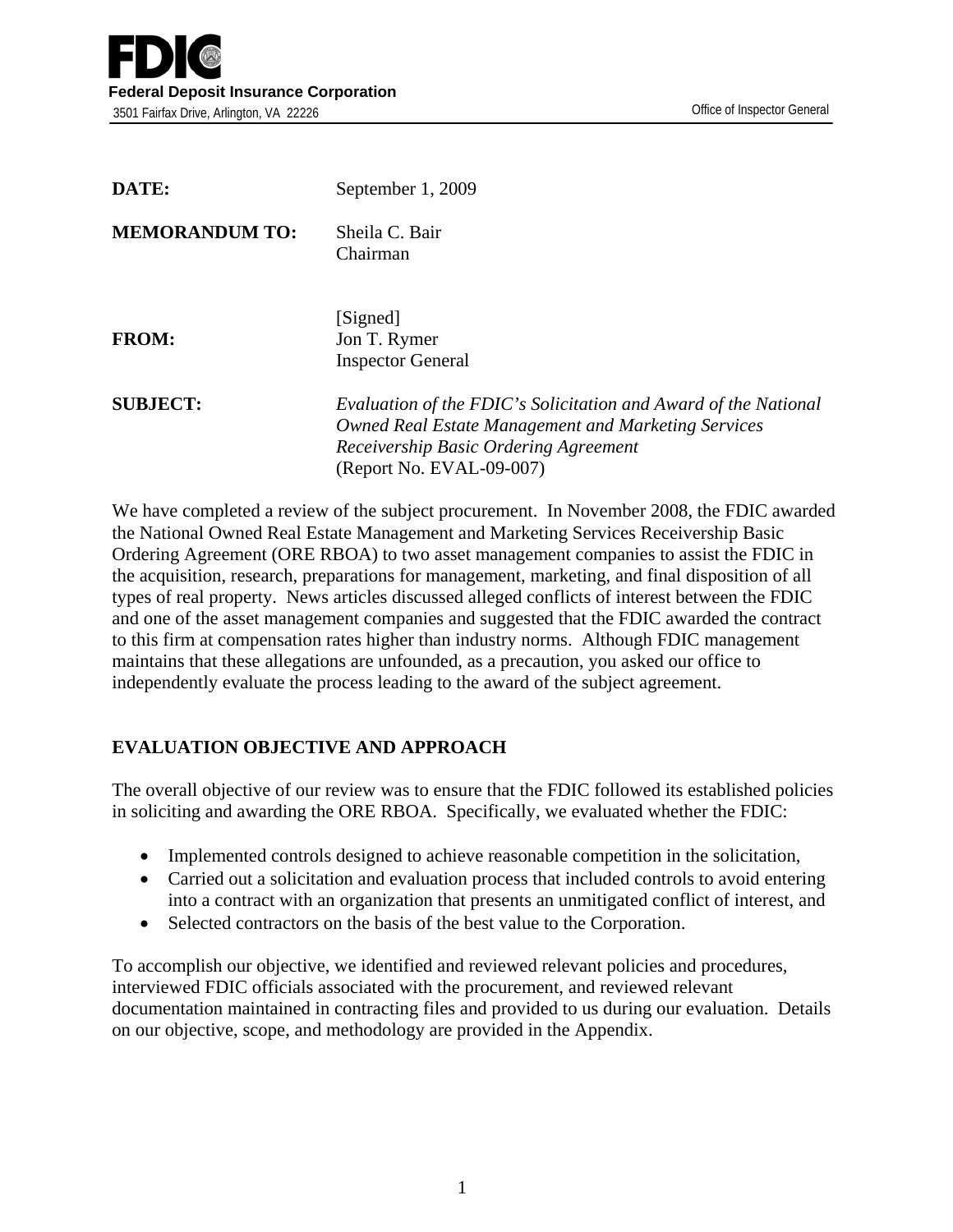## **BACKGROUND**

 $\overline{a}$ 

The FDIC acquires owned real estate (ORE) through financial institution closings or by discovery.<sup>[1](#page-5-0)</sup> Property types include, but are not limited to, commercial improved properties that are income producing such as retail shopping centers, hotels, resorts, and apartments. In addition, the FDIC acquires land developments, farm land, improved residential properties, condominiums, and vacant land and lots. Prior to the RBOA awards, Division of Resolutions and Receiverships (DRR) staff in the Dallas Regional Office managed these properties.

In order to leverage DRR staff, DRR requested the Division of Administration (DOA) to solicit contract services to expose ORE properties to the broadest market possible and to dispose of the properties at the highest possible return within a reasonable period of time. In May 2008, DOA began procurement efforts and in November 2008 signed ORE RBOAs with C.B. Richard Ellis (CBRE) and Prescient, Inc. The contracts have an initial term of 3 years and may be extended at the sole discretion of the FDIC, for up to three 2-year option periods. FDIC cost scenarios for the two awardees estimated total contract costs of \*\*\*\*\*\*\*\*\*\*\*\*\*\*\*\*\*\*\*\*\*\*\*\*\*\*, respectively.

The Federal Deposit Insurance Act (12 U.S.C. 1819(a)) empowers the FDIC to enter into binding agreements and contracts. The Act also permits the FDIC to develop a procurement program to acquire goods and services. The FDIC Board of Directors delegated authority to establish policies and procedures for the procurement program to the Director, DOA. DOA's Acquisition Services Branch (ASB) is responsible for overseeing the implementation of the procurement program throughout the FDIC, except for Legal Division procurements.

The *FDIC Acquisition Policy Manual* (APM), Circular 3700.16, establishes policies and procedures for (a) procuring goods and services on behalf of the Corporation in its corporate, receivership, and conservatorship capacities; and (b) identifying roles and responsibilities for all FDIC employees involved in the pre-solicitation, solicitation, proposal evaluation, award, and contract administration phases of the procurement process. The FDIC substantially revised the APM in August [2](#page-5-1)008.<sup>2</sup>

For the ORE RBOA, the initial solicitation and acquisition planning was performed under a prior version of the APM, Revision 3, dated May 31, 2004, which had also been supplemented by a number of interim acquisition policy memoranda. Of significance to this review, the policies set forth in the current APM require the FDIC to:

- (1) Establish reasonable competition as the preferred method of source selection;
- (2) Enable innovative and creative tailoring of procurement processes to meet individual requirements, so that the right contractor is selected for each requirement; and
- ([3](#page-6-0)) Select contractors on the basis of the best value to the FDIC.<sup>3</sup>

<span id="page-5-0"></span> $1$  The FDIC acquires ORE by discovery when research of a failed institution's records identifies additional assets that were not included in the receivership's balance sheet when the receivership was established. 2

<span id="page-5-1"></span> $2$  The August 2008 version of the APM is the FDIC's official policy document for the acquisition of goods and services, and is supplemented by a Procedures, Guidance, and Information document.

<sup>&</sup>lt;sup>3</sup> When using the best value methodology, the Contracting Officer evaluates all offerors' quotes, integrating past performance, key evaluation factors and sub-factors and price, to determine which quotation represents the best value to the FDIC.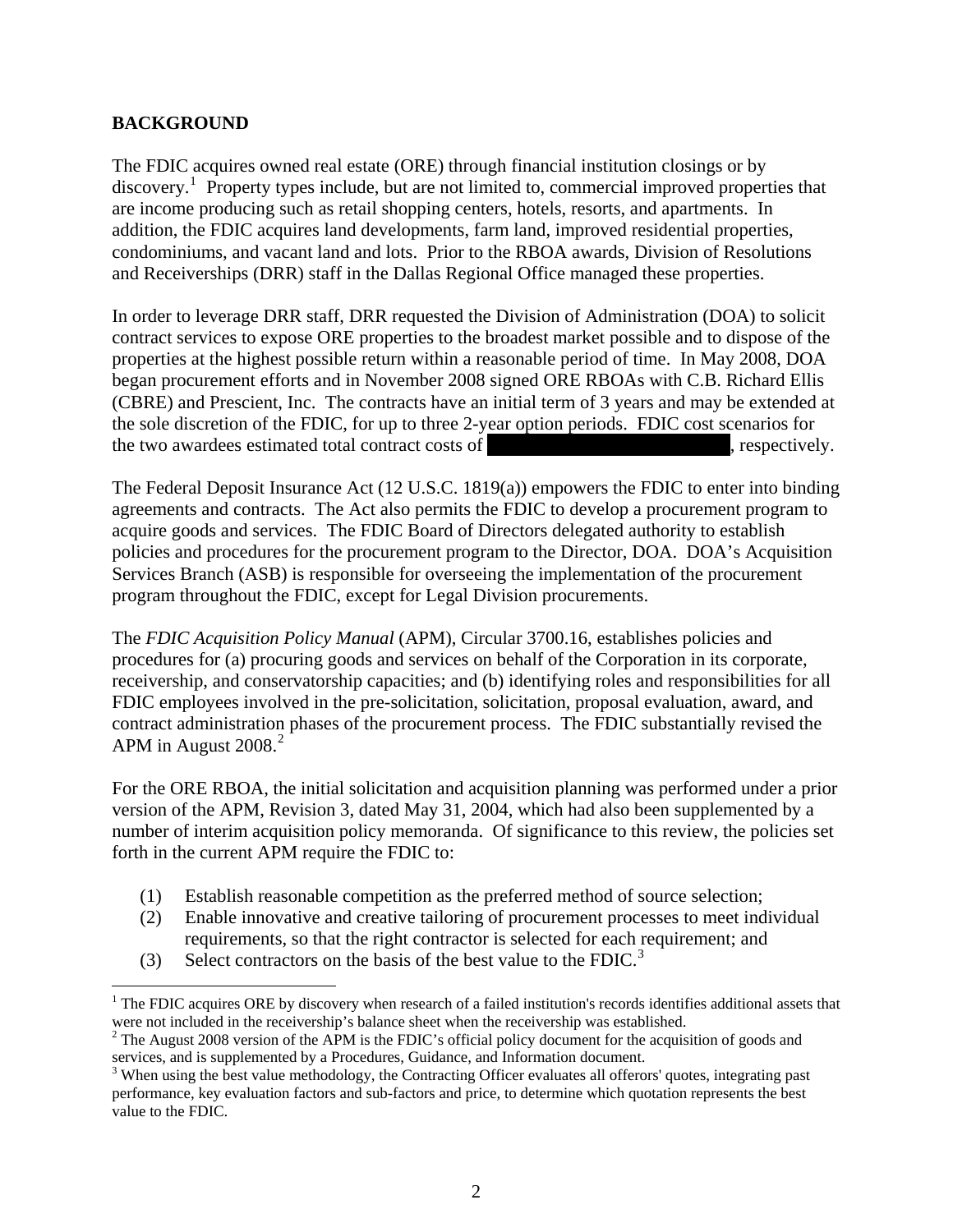According to DOA officials, at the time of the ORE RBOA solicitation effort, the FDIC experienced an unexpected surge in field contracting activity in response to multiple bank failures. Further, its Dallas Office, which managed the solicitation, had only two employees to address the additional workload. Since that time, the DOA has hired six new employees in Dallas to handle the extra workload.

## **EVALUATION RESULTS**

## **Controls to Achieve Reasonable Competition**

Establishing reasonable competition as the preferred method of source selection is one of the key principles set forth in the APM. The APM states that contracting officers and program offices must use competition in acquisitions to the maximum extent possible. Through competition, the FDIC is able to compare the value of competing technical proposals and prices in order to determine which proposal affords the best value. Reasonable competition also means soliciting a sufficient number of sources to obtain an adequate market response so that an analysis of the fairness and reasonableness of individual offers can be performed. The FDIC's Interim Acquisition Policy # 2004-9, *Implementing Acquisition Planning,* established the Acquisition Plan as the principal written document used to support the acquisition process and stated that the Acquisition Plan should clearly demonstrate, among other elements, that goals for competition and utilization of minority and small disadvantaged businesses are supported.

The FDIC took the following steps to generate reasonable competition.

- In February 2008, the FDIC conducted market research in the form of a Notice of Sources Sought published in *FedBizOpps,* the *Wall Street Journal*, and *The New York Times*. This market research was used to partially develop the sources for solicitation list, as well as sources suggested by the Program Office (DRR), the Contracting Officer, and the Office of Diversity and Economic Opportunity.
- The FDIC sent solicitations to 33 firms, which included five Minority and Women Owned Businesses.
- The FDIC received 18 proposals in response to the Request for Proposal (RFP) on July 17, 2008.
- The technical evaluation panel (TEP) evaluated proposals based on a 2-step technical approach utilizing a technical point scoring methodology and asked eight firms to make oral presentations.
- The FDIC reviewed offeror price proposals to establish price competition and price reasonableness. We discuss price evaluation later in this report.
- <span id="page-6-0"></span>• After evaluating the top eight firms' technical and price proposals, the FDIC requested Best and Final Offers (BAFOs) from these firms and awarded contracts to two firms— CBRE and Prescient.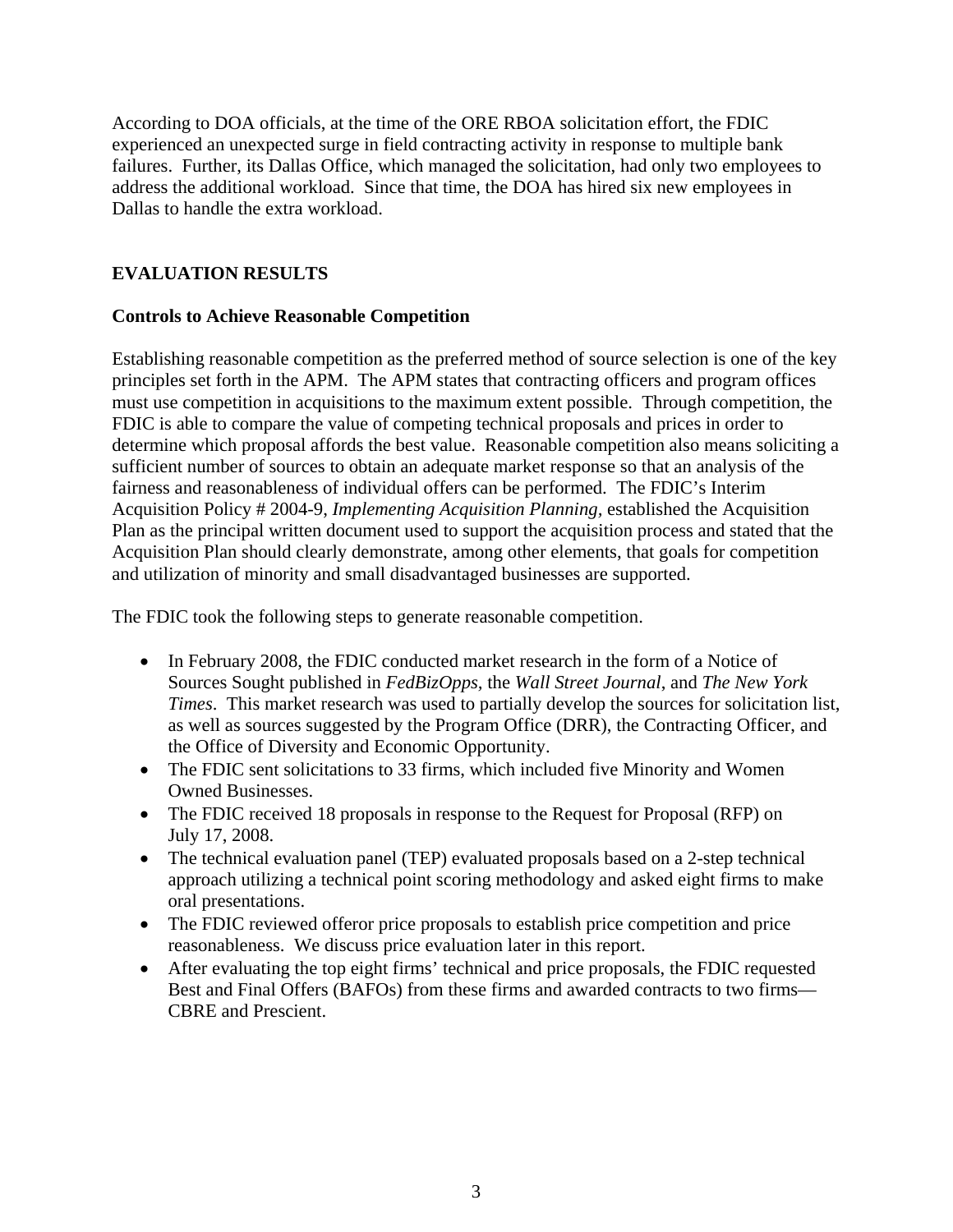## **Controls to Prevent Entering into Contracts with Organizations with Unmitigated Conflicts of Interest**

Federal Regulations at 12 C.F.R. Part 366 establish minimum standards of integrity and fitness for FDIC contractors, including regulations governing conflicts of interest. The FDIC's APM Revision 3, Section 1.B.5.a., provides procedures for ensuring that contractors meet minimum standards of competence, experience, integrity, and fitness. The Contracting Officer must ensure that all offerors submit completed *FDIC Integrity and Fitness Representations and Certifications*  in proposals for services estimated to cost greater than \$25,000.

The certification requires the contractor to answer conflict of interest questions related to personal, business, or financial interests; litigation against the FDIC; FDIC asset sales; and participation in future contracts for which the contractor may have an unfair competitive advantage.

12 CFR Part 366, also states that no person will perform services under an FDIC contract, and no contractor will enter into any contract with the FDIC if that person:

- 1. Has been convicted of a felony;
- 2. Has been removed from, or prohibited from participating in the affairs of, any insured depository institution pursuant to any final enforcement action by the Office of the Comptroller of the Currency, the Office of Thrift Supervision, the Board of Governors of the Federal Reserve System, or the FDIC, or their successors;
- 3. Has demonstrated a pattern or practice of defalcation regarding obligations; or
- 4. Has caused a substantial loss to any federal deposit insurance fund.

The FDIC complied with controls to prevent entering into contracts with organizations with unmitigated conflicts of interest. Specifically, the FDIC

- Checked selected bidders against the "debarred list" of contractors to ensure that certain firms that are prevented from entering into contracts with the FDIC are not awarded contracts and
- Obtained *FDIC Integrity and Fitness Representations and Certifications* for all of the bidders as part of the RFP.

We obtained and reviewed CBRE's and Prescient's *FDIC Fitness and Integrity Representations and Certifications* associated with the ORE RBOA and verified that both firms reported that they did not have any conflicts of interest and had not caused a substantial loss to the Deposit Insurance Fund.

Finally, we requested a listing of all e-mail activity between the FDIC and the CBRE Internet domains during the time period May 15, 2008 thorough December 16, 2008, and we selected a sample of e-mails for detailed review. We identified no indications of improper contact or influence. We also verified with ASB officials involved in the solicitation that they were not subject to undue influence from senior FDIC officials to award the RBOA to CBRE.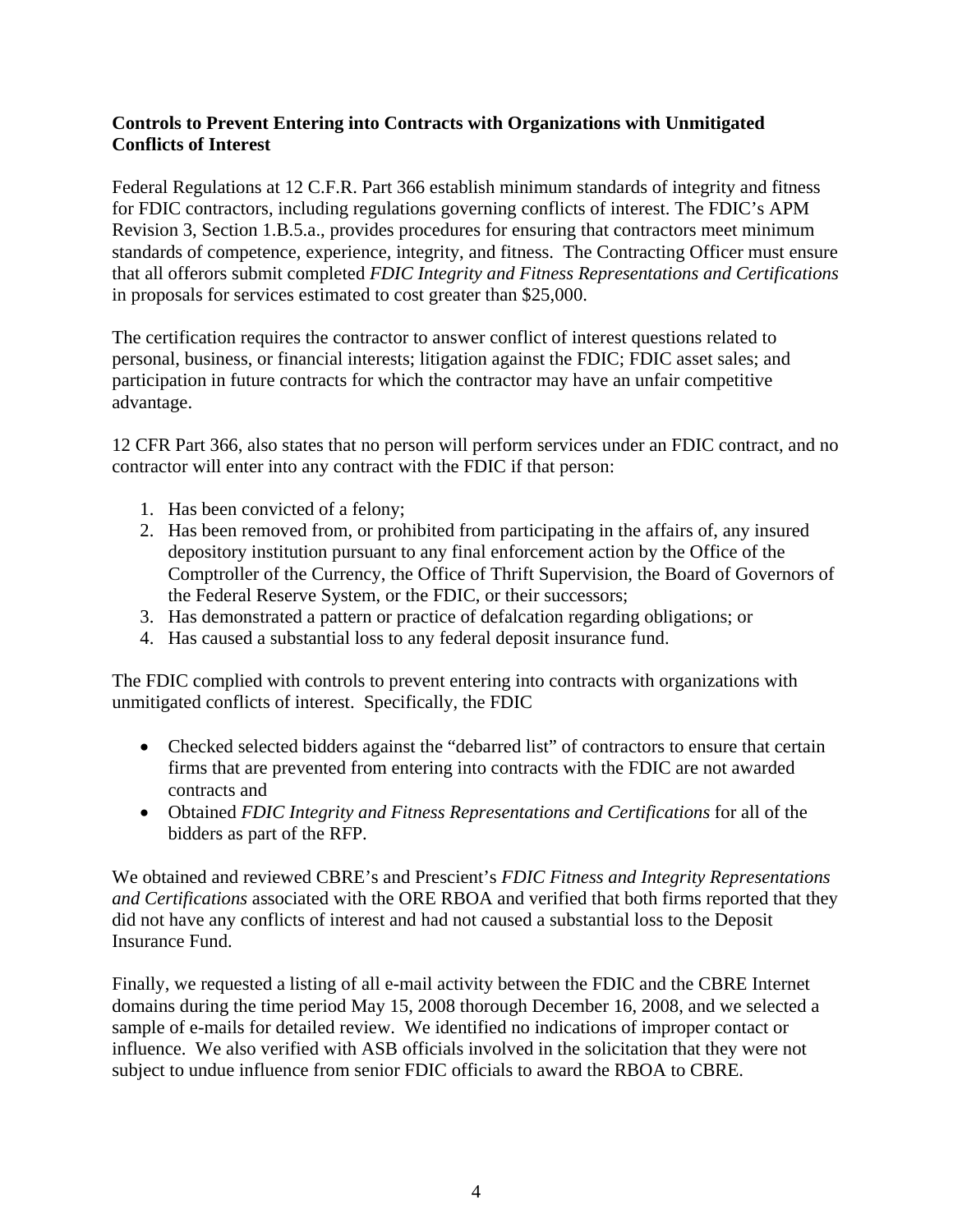#### **Controls to Ensure that Contractors Selected are the Best Value to the Corporation**

During the ORE RBOA solicitation and evaluation period, DOA was transitioning from its existing APM Revision 3, dated May 31, 2004, to a revised APM issued in August 2008. ASB had also supplemented its 2004 procedures with a number of interim acquisition policy memoranda. We verified with an ASB official that contract solicitations that were in process during the transition to the new APM were expected to follow the existing APM through contract award. Thus, DOA's solicitation and evaluation process should have been carried out in accordance with the existing APM Revision 3 procedures and applicable interim acquisition policy memoranda. Still, given the evolving nature of the guidance, we considered both the old and new APM guidance in conducting our review.

The old and new APM guidance provided DOA flexibility in selecting a methodology for evaluating technical and cost factors in arriving at a best value decision. Traditionally, the FDIC considered a combination of technical, price, and other factors in making a best value decision and generally assigned a greater weight to technical factors.<sup>[4](#page-8-0)</sup> Interim acquisition policy memoranda also allowed for best-value assessment approaches based on:

- Technical Weighting or "Points System": Points are assigned for specific technical criteria but not for past performance or price.
- Price/Past Performance Trade-Off: Proposals are evaluated against minimum technical requirements and graded either "pass" or "fail." Proposals that "pass" are then evaluated for Past Performance and Price.
- "Color-Coded" Approach: Color ratings that represent how well an offeror meets technical performance or capability requirements are coupled with a confidence rating for past performance, and a determination of reasonableness, realism, and completeness for price.<sup>[5](#page-8-1)</sup>

The August 2008 APM notes that the use of color coding is the primary best value approach used by the FDIC; however, the APM notes that other descriptive methods such as technical points may also be used.

## The FDIC's Evaluation Methodology

 $\overline{a}$ 

The FDIC used a combination of best value methodologies in its evaluation of offers. In both the acquisition plan and the RFP that was issued to prospective offerors, the FDIC stated the following:

In making the best value determination, the FDIC will consider the written information, oral presentation, price, and other factors identified in this RFP with technical factors

<span id="page-8-0"></span><sup>&</sup>lt;sup>4</sup> For example, 60 percent technical scores to 40 percent price scores or 70 percent technical scores to 30 percent price scores. DOA indicated that the FDIC and other agencies bound by the Federal Acquisition Regulations (FAR) have moved away from establishing a specific technical-to-cost weighting in order to allow contracting officials to use greater judgment in making a best value decision.

<span id="page-8-1"></span><sup>&</sup>lt;sup>5</sup> The APM presents the following color ratings and associated definitions: Blue-Exceptional, Green-Acceptable, Yellow-Marginal, and Red-Unacceptable.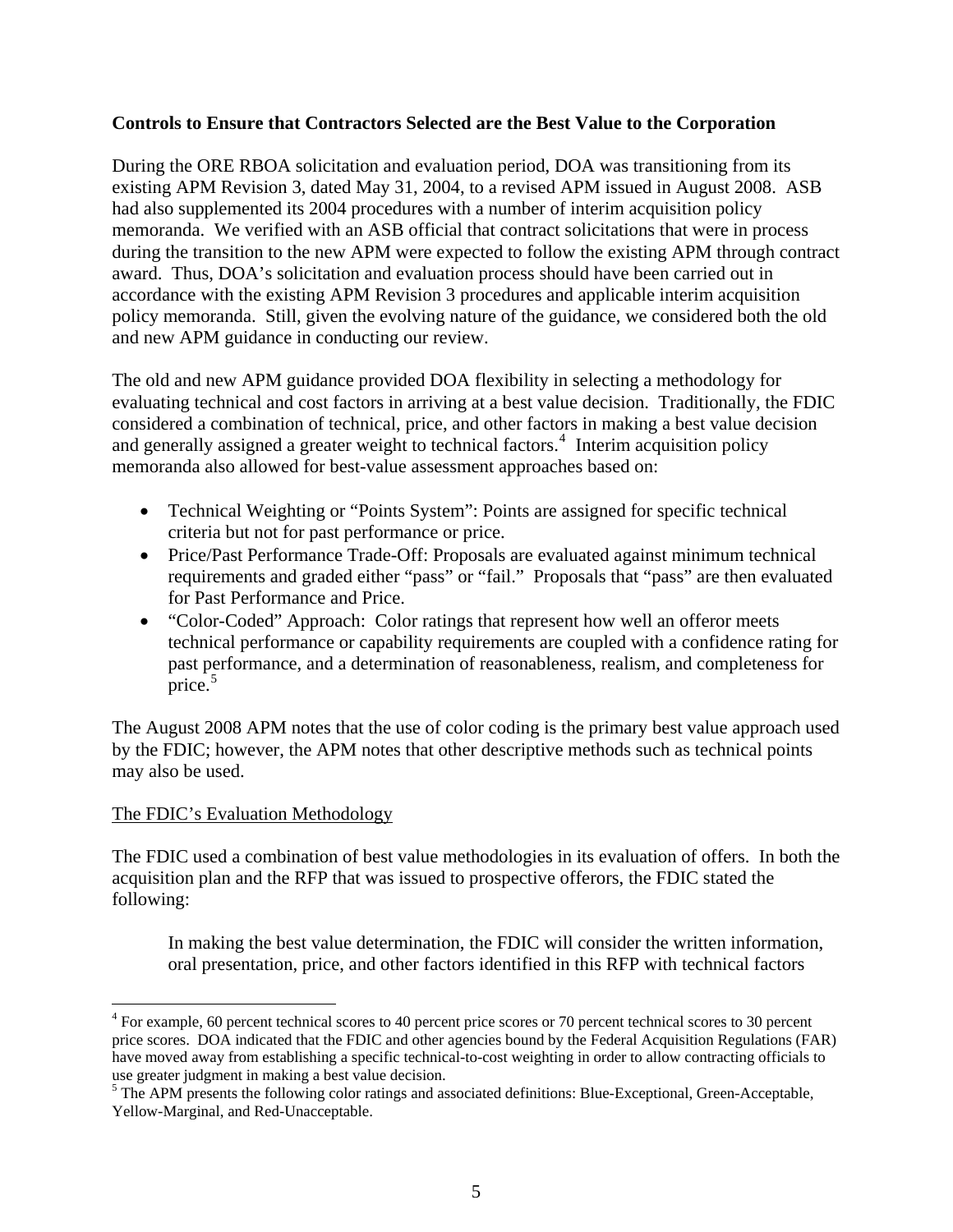given greater weight than the evaluation of price. It shall be the FDIC's sole discretion to determine which proposal represents the best value to the FDIC.

Similar language was included in the selection recommendation report (SRR), which documents the basis for the FDIC's best value and award decision.

The best value approach used for the ORE RBOA employed attributes of multiple best value approaches described in the APM. The older version of the APM, section 1.A.5., *APM Deviations*, stated that "Adherence to the APM promotes procedural consistency and protects the integrity of FDIC's contracting process. When departures from APM requirements are necessary or desirable, the Associate Director, ASB, may authorize waivers for the deviations." Thus, DOA did have the latitude to deviate from the APM. However, we did not see any waiver authorizations for departures from the APM for the ORE RBOA solicitation. DOA officials stated that the evaluation methodology departure was not significant enough to require a waiver.

#### Technical Evaluation

The APM requires the FDIC to establish evaluation factors to be used to evaluate offeror proposals in the acquisition plan or source selection plan and to disclose those factors to potential offerors in the RFP. The acquisition plan (AP), RFP, and SRR presented the following technical evaluation criteria, as shown in Table 1.

|                                                               | <b>Points</b> |  |            |            |  |
|---------------------------------------------------------------|---------------|--|------------|------------|--|
| <b>Technical Evaluation Criteria</b>                          | <b>AP</b>     |  | <b>RFP</b> | <b>SRR</b> |  |
| <b>Written Information:</b>                                   |               |  |            |            |  |
| Demonstrate satisfactory past performance                     |               |  | 20         |            |  |
| Qualified and appropriately organized contract team           |               |  | 30         |            |  |
| <b>Oral Presentation:</b>                                     |               |  |            |            |  |
| Evidence of understanding technical requirements in the SOW   |               |  | 30         |            |  |
| Provide satisfactory management plan for performance of tasks |               |  | 30         |            |  |
| Demonstrate adequate procedures for administration            |               |  | 20         |            |  |
| <b>Total Points</b>                                           |               |  | 130        |            |  |
|                                                               |               |  |            |            |  |

#### **Table 1: Technical Evaluation Criteria Used in the FDIC's Best Value Decision**

Source: AP, RFP, and SRR.

Although the evaluation factors were consistent between the AP, RFP, and SRR, the technical point weightings differed between each document, as shown in Table 1. We did not perform evaluation procedures to determine whether these changes had any impact on the TEP's assessment of written proposals or oral presentations. The points from the RFP indicated that the written proposal would represent 38 percent of the overall technical score, while the SRR indicated that the written proposal represented only sepercent in the FDIC's evaluation of the overall technical score. DOA officials stated that they recomputed the technical scores using the points from the RFP and concluded that the technical evaluation results would not have been any different.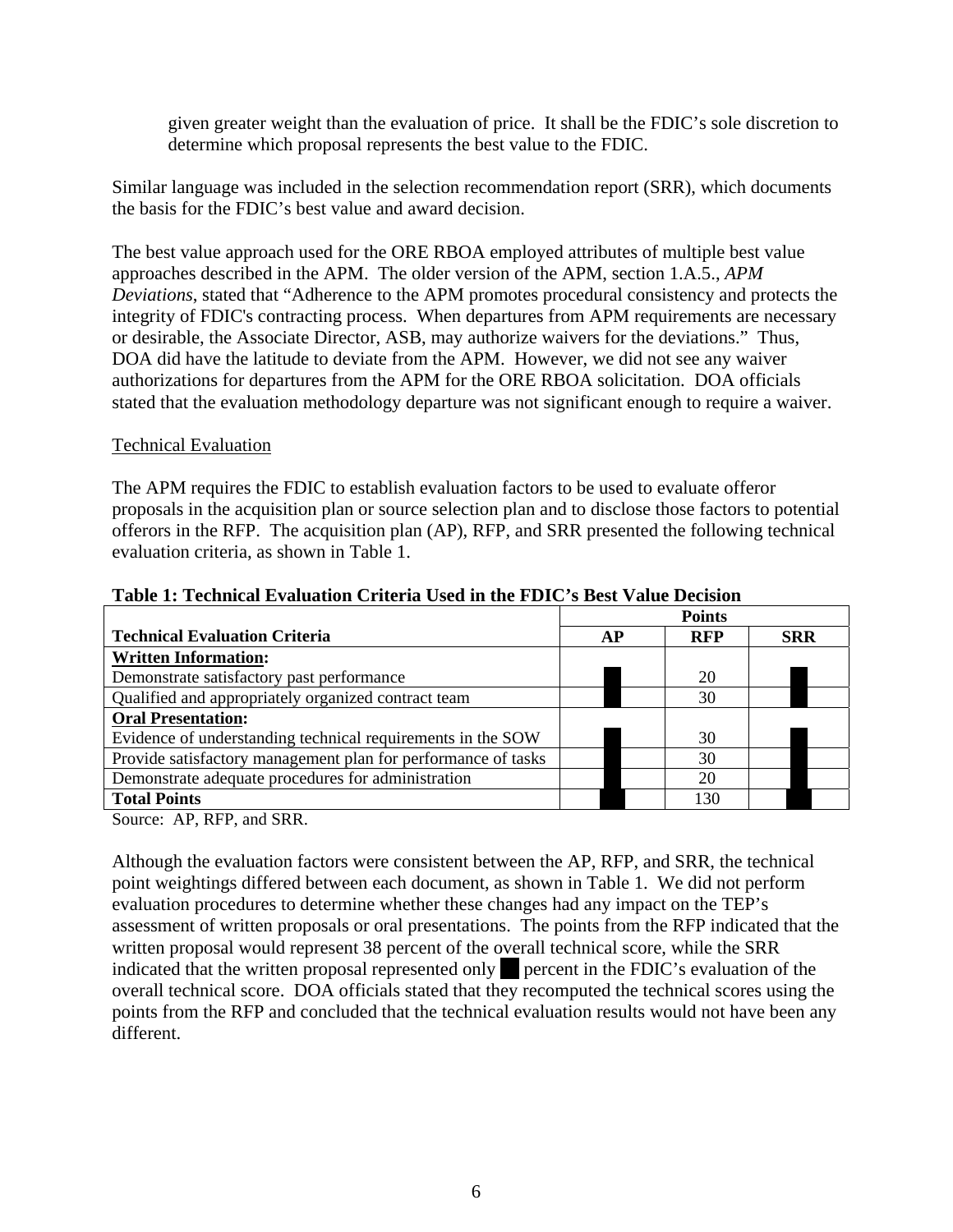#### Price Evaluation

As discussed above, the ORE RBOA RFP stated that price would be a factor in making a best value decision, but indicated that technical factors would be given greater weight than the evaluation of price in making the best value decision. Due to the inability to predict the exact number of bank failures or assets that would be acquired by the FDIC that would require contractor services, offerors' proposed prices were evaluated against a scenario developed by the FDIC that took into consideration a defined number of assets

\*\*\*\*, an estimated length of time to sell the assets \*\*\*\*, and estimated quantities for set-up fees and closing support. All offerors were therefore evaluated against the same assumptions.

Table 2 presents technical score and price information (based on the \*\*\*\* \*\*\* pricing scenario) for each of the offerors.

| <b>Offeror</b>   | <b>Technical</b> | <b>Initial Price</b> | <b>BAFO</b> Price   | <b>Revised or</b>      |
|------------------|------------------|----------------------|---------------------|------------------------|
|                  | <b>Score</b>     |                      | in SRR              | <b>Corrected Price</b> |
| Offeror #1       | 100.00%          | 100.00%              | 100.00%             | $100.00\%^{(2)}$       |
| (Winning Bidder) |                  |                      |                     |                        |
| Offeror #2       | 77.55%           | 47.41%               | 71.22%              | $65.39\%^{(3)}$        |
| (Winning Bidder) |                  |                      |                     |                        |
| Offeror #3       | 54.08%           | 51.08%               | 76.59%              | $68.41\%^{(4)}$        |
| Offeror #4       | 53.06%           | 54.48%               | 89.11%              |                        |
| Offeror #5       | 52.04%           | 35.54%               | 51.88%              |                        |
| Offeror #6       | 47.96%           | 79.45%               | 84.56%              |                        |
| Offeror #7       | 45.92%           | 32.79%               | 57.27%              |                        |
| Offeror #8       | 42.86%           | 32.38%               | Eliminated $^{(1)}$ |                        |

#### **Table 2: Offeror Technical Score and Price Information**

Source: OIG Analysis of SRR and DOA electronic spreadsheets.

Notes: (1) The offeror submitted incomplete pricing and was eliminated from consideration.

(2) The price scenario supporting the SRR was apparently miscalculated. DOA provided a price scenario schedule (created on 12/16/08) that agreed with the executed contract rates. This revised scenario was \$<br>million, approximately 13 percent higher than the SRR amount. million, approximately 13 percent higher than the SRR amount. (3) DOA provided a price scenario schedule (created on 10/31/08) showing a total of

\$ We identified several cells in the schedule that were populated with incorrect management fee rates, which increased the scenario price by \$\*\*\*\*\*\*\*\*\*\*\*\* to \$\*\*\*\*\*\*\*\*\*\*.

(4) Scenario spreadsheets created by DOA on  $10/21$  and  $10/31/08$  show \$

We made the following observations related to the FDIC's price analysis:

• Prior to evaluating the price proposals, the FDIC did not develop an overall cost estimate or unit cost estimates for the functions to be performed under the contract. The APM does not require a contract ceiling for RBOAs because of the uncertainty surrounding bank failures and the level of assets in liquidation. Still, it may have been prudent for the FDIC to develop unit cost estimates for certain contract functions such as asset set-up fees, monthly asset management fees, and sales commission amounts.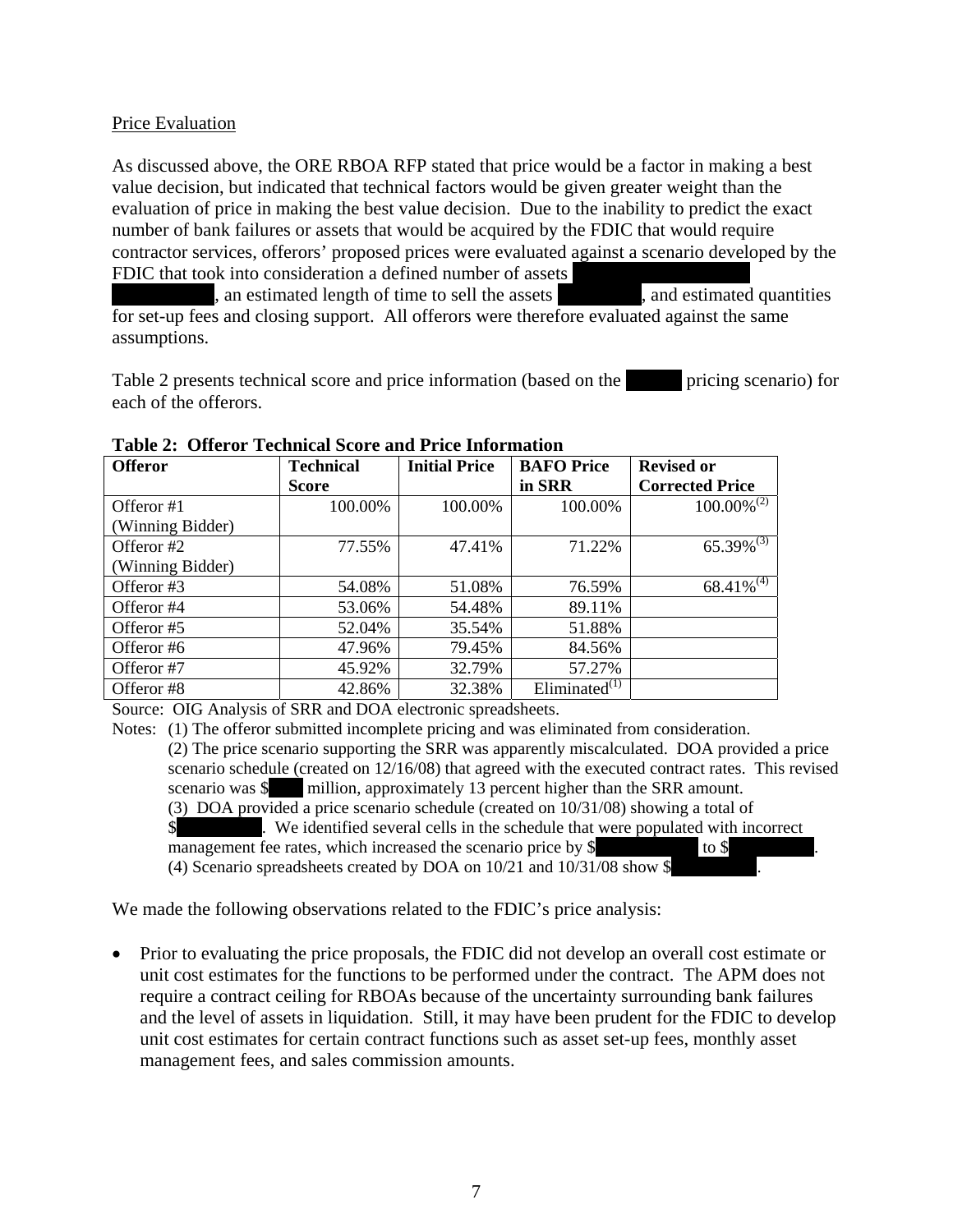- DOA stated that it relied on the competition between the offerors' price proposals to determine cost reasonableness. The APM notes that price competition normally ensures reasonable prices. However, in this case, the FDIC awarded the RBOA to the highest offeror, whose bid was over 50 percent higher than that of the other winning bidder and the average bid of other offerors. DOA noted that the winning bidder lowered its bid substantially (28%) during the BAFO process. As discussed later, the FDIC clearly stated in the SRR its rationale for paying more for CBRE's asset management and marketing services than for Prescient's services.
- We verified that ASB did not establish a specific weighting of technical merit to price or document a competitive range for making the best value decision.
	- o We acknowledge that the APM does not require ASB to define a specific technical-to-price weighting. DOA officials stated that the FDIC and other FAR-based agencies have moved away from establishing a specific technical-to-cost ratio. We also reviewed a solicitation request for proposal from a large FAR-based agency and verified that the agency used a tradeoff analysis of technical-to-cost similar to the ORE RBOA solicitation without a specific technical-to-cost weighting factor. The FAR-based agency also utilized an independent government cost estimate to assess price reasonableness.
	- o With respect to establishing a competitive range, a DOA official stated that DOA evaluated the initial price bids that were submitted as a result of the RFP and identified a competitive price range for the contract. DOA then required that the BAFO bids fall within that competitive price range to be considered for contract award.<sup>[6](#page-11-0)</sup> DOA indicated that both of the winning bidders were within the competitive price range. However, because DOA did not document this range, we could not independently confirm DOA's assertion.<sup>[7](#page-11-1)</sup>

We understand the importance of contracting and program officials being able to exercise professional judgment in making a best value decision; however, without some quantifiable basis for assessing technical merit in relation to price or a documented competitive price range, it is difficult to objectively determine whether one offeror's technical capability presents a better value than other offerors proposing more attractive pricing.

• As discussed earlier, the initial evaluated price for CBRE that appeared in the SRR was apparently miscalculated. DOA provided a revised price scenario that was created subsequent to the SRR that was 13 percent higher and agreed with the executed contract rates. The SRR provided the justification for the FDIC's integrated best value decision weighting the results of the technical and price evaluation. However, the revised price is approximately 13 percent higher than the SRR-based price. Lacking documentation

 $\overline{a}$ 

<span id="page-11-0"></span><sup>&</sup>lt;sup>6</sup> Hypothetical Example: If five offerors submitted bids of \$5 million, \$25 million, \$50 million, \$75 million, and \$95 million, DOA may establish a reasonable range of \$25 to \$75 million. The BAFO bids would then need to be within that range to be considered reasonable.

<span id="page-11-1"></span><sup>&</sup>lt;sup>7</sup> We also noted that the price bids that were used to establish the competitive range were from firms that did not meet the FDIC's technical evaluation criteria, which could raise questions about the reliability of the competitive price range.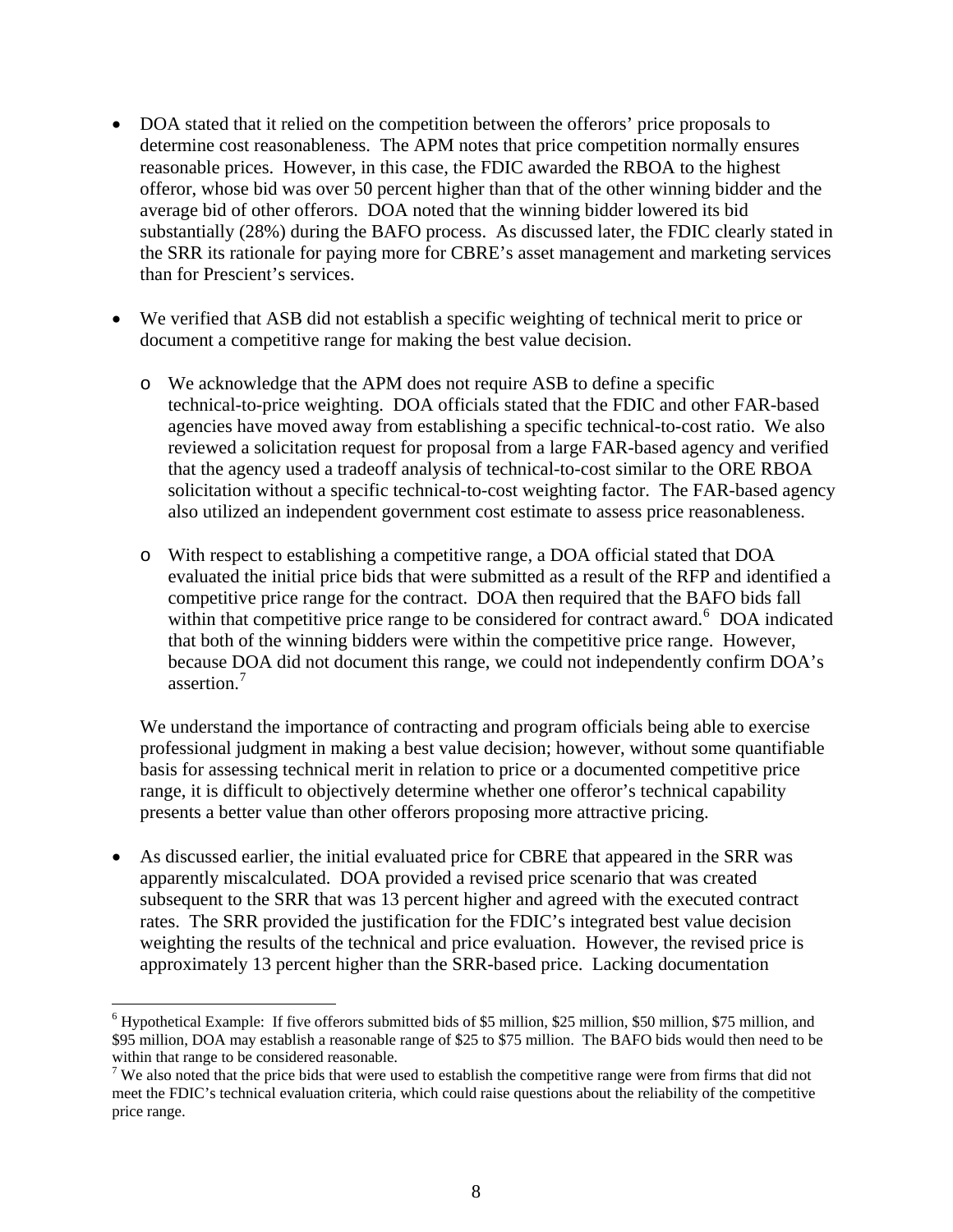supporting what the Corporation considered to be a competitive price range or relative weighting of technical-to-price factors, we were unable to conclude whether the revised price scenario still fell within the parameters of a best value for the Corporation. DOA officials indicated that they had recalculated offerors' technical and cost scores using the corrected scenario pricing and using a traditional 60 percent technical to 40 percent price ratio and determined that CBRE still would have won the contract given its superior technical ability. We did not attempt to verify this calculation.

- The pricing scenario used by ASB only covered a time period of **This RBOA** is potentially a 9-year contract if all options are exercised. Thus, depending on failed asset activity, the almost \$ \*\*\*\*\*\*\*\*\*\*\*\* price difference between CBRE and Prescient could be far greater over the life of the contract.
- Contracting file documentation clearly stated the FDIC's rationale for selecting CBRE due to the company's exceptional technical capability, ability to manage complex commercial assets, and ability to market FDIC assets to a broad pool of global buyers. File documentation noted that CBRE's proposal offered the most comprehensive technical approach of the offerors (\*\*\*\*\*\*\*\*\*\*\*\*\*\*\*\*\*\*\*\*\*\*\*\*\*\*\*\*\*\*\*\*\*\*\*\*\*\*\*\*\*\*\*\*\*\*\*\*\*\*) and dedicated access to a large commercial real estate services firm, a network of clients on a nationwide basis, and a large residential real estate firm. However, DOA could have better documented its analysis of the reasonableness of contract rates for certain CBRE services. Table 3 presents selected contract rates for CBRE and Prescient.

|                                           |                           |                        | Range of                                      |
|-------------------------------------------|---------------------------|------------------------|-----------------------------------------------|
| <b>Expense Category</b> <sup>(1)</sup>    | <b>CBRE</b>               | <b>Prescient</b>       | <b>Unsuccessful</b><br>Offeros <sup>(2)</sup> |
| <b>Closing Support Labor Rate</b>         | \$250 per hour            | \$175 per hour         | \$75 to \$266                                 |
| Asset Set-up Fee                          |                           |                        |                                               |
| Residential                               | \$450 per asset           | \$150-200 per asset    | \$150-\$2,228                                 |
| Commercial<br>٠                           | \$600 per asset           | \$350-\$550 per asset  | \$150-\$2,228                                 |
| Monthly Asset Management Fee              |                           |                        |                                               |
| Residential<br>$\bullet$                  | \$500 per asset           | \$356.25 per asset     | \$0 to \$552                                  |
| Commercial                                | $$2,225$ per asset        | \$712.50 per asset     | $$250 - $1,930$                               |
| <b>Sales Commission</b>                   |                           |                        |                                               |
| Residential under \$25K<br>$\bullet$      | $$5,000$ per asset        | $$1,948$ per asset     | $$2,000 - $3,200$                             |
| Residential over \$25K<br>$\bullet$       | 6 percent of sales price  | 5.82 percent           | $4 - 8.95$ percent                            |
| Commercial<br>$\bullet$                   | 7 percent of sales price  | 5.82 percent           |                                               |
| Incentive for selling in the<br>$\bullet$ | 1.5 to 2 percent, \$2,500 | 1.9 percent, \$485 for |                                               |
| first 6 months                            | for residential $<$ \$25K | residential $<$ \$25K  |                                               |

#### **Table 3: Comparison of Selected Contract Rates**

Source: CBRE and Prescient Contract Price Schedules.

Notes: (1) Table 3 presents those contract rates that were used in the price evaluation pricing scenario. (2) These offerors failed the technical evaluation criteria and one offeror's rates were substantially higher than others in certain categories.

As shown, CBRE rates for certain tasks were generally within the range of offers received under the solicitation, but were near the high-end of that range. Regarding ASB's efforts to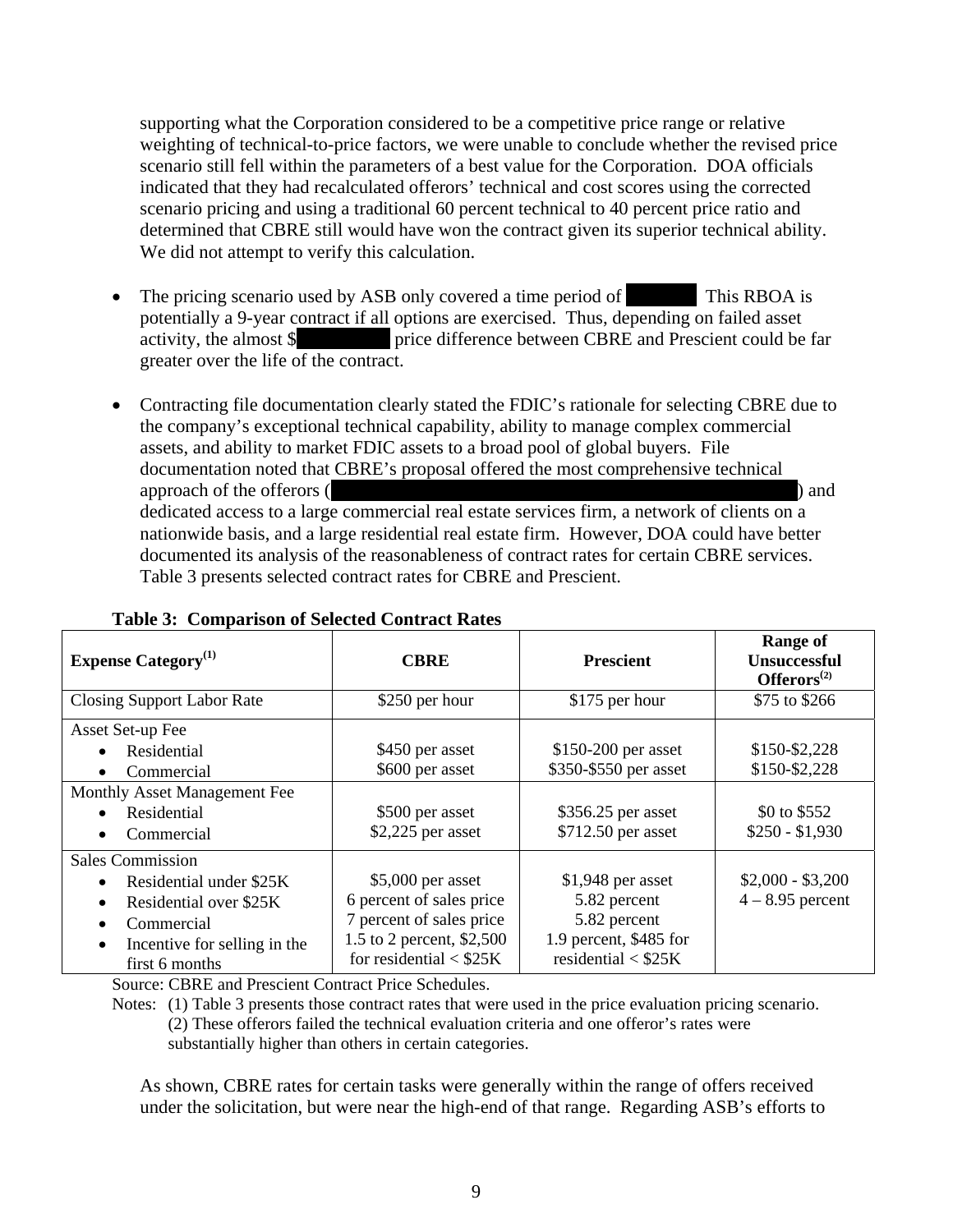determine price realism, contract file documentation stated the FDIC performed a price analysis by comparing the offeror's proposed rates against each other and also against other  $s$ ources.

\*\*\*\*\*\*\*\*\*\*\*\*\*\*\*\*\*\*\*\*\*\*\*\*\*\*\*\*\*\*\*\*\*\*\*\*\*\*\*\*\*\*\*\*\*\*\*\*\*\*\*\*\*\*\*\*\*\*\*\*\*\*\*\*\*\*\*\*\*\*\*\*\*\*

 $\mathbf{F}^*$  The FDIC was not able to identify a direct comparable source for the administrative management fees. File documentation acknowledged that CBRE's rates were higher but that they were still recommended for award due to the superiority of their technical proposal considering their experience and approach.

Although file documentation stated that the Contracting Officer performed a price analysis comparing hourly rates, administrative management fees, sales commissions, and incentive fees, these analyses were not made available to us for review. Consequently, we could not evaluate the documents supporting the selection of the winning offerors, especially CBRE, whose rates in certain expense categories were higher than most of the other offerors' rates. DOA noted that CBRE's rates were still generally within the range of the unsuccessful offerors.

Moreover, although file documentation indicates that CBRE was selected, in part, based on its expertise with managing and disposing complex commercial properties, our understanding is that, in practice, the FDIC is assigning assets to CBRE and Prescient on a wholereceivership basis, not based on the complexity of the assets in the receiverships.

# **CONCLUSIONS AND OTHER PROCEDURAL MATTERS**

The FDIC followed its established acquisition procedures to achieve reasonable competition and avoid unmitigated conflicts of interest. The Corporation also took steps contemplated in the APM to reach a best value decision, such as establishing technical criteria, convening a TEP, and documenting the TEP's review of technical proposals. However, the FDIC could have benefited from developing overall or unit cost estimates against which it could evaluate proposed rates, and better documented a competitive price range and efforts to assess price reasonableness. DOA also made mathematical errors in calculating BAFO pricing amounts.

We also identified the following procedural and documentation exceptions associated with this procurement that warrant management's attention.

## **Contract File Documentation**

As discussed throughout this report, contract file documentation for this procurement was generally not adequate. Numerous contracting documents were not included in the Contract Electronic File (CEFile), DOA's contract documentation repository. In some cases, DOA was able to provide source solicitation and evaluation documents that were not in CEFile, such as the BAFO submissions and evaluations. In other cases, however, DOA was unsuccessful in locating relevant documentation. The APM notes that the contract file should document the basis for the acquisition and award and should provide a complete background as a basis for informed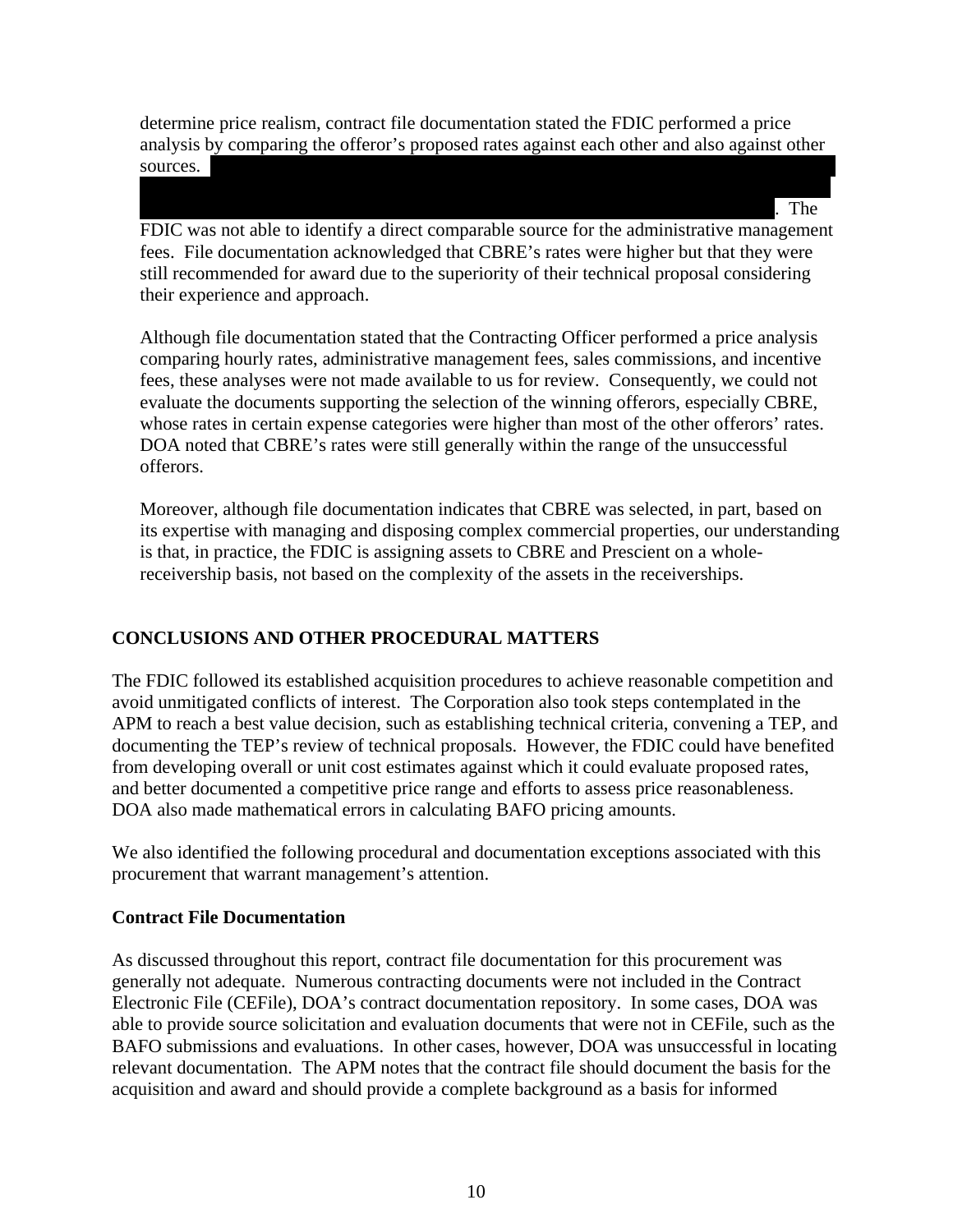decisions at each step in the acquisition process. File documentation provides information for reviews and investigations, and furnishing essential facts in the event of litigation or congressional inquires. The documentation is also essential to the Contracting Officer in efficiently and effectively administering the contract.

## **Approval of Acquisition Plan**

The Acquisition Plan that was included in CEFile was undated and did not include signatures indicating approval by the client division (DRR), the Office of Diversity and Economic Opportunity, or the Legal Division.

#### **Evaluation of Technical Proposal**

As we stated earlier, the RFP provided for two steps in the technical phase: (1) written information and (2) oral presentation. We found documentation related to the evaluation of the written information, including the TEP memorandum and the Evaluation Sheets, in the official contract file. However, we could not find the written proposal information submitted by the unsuccessful offerors. With regard to step two, we found copies of the presentation materials in the file, but could not find the Evaluation Sheets with narratives from the TEP members in the contract file.

Based on the limited scope of our review, we are not making recommendations to address our findings. Management should, however, take steps to obtain the various documents that are required, by policy, to be maintained in the CEFile to ensure there is a complete record of the ORE RBOA procurement. Further, in light of the significant volume of contracting activity that the Corporation faces, management should ensure that personnel involved in procurement actions remain mindful of the risk associated with not properly documenting the actions taken to follow key contracting principles—particularly with respect to documenting best value decisions.